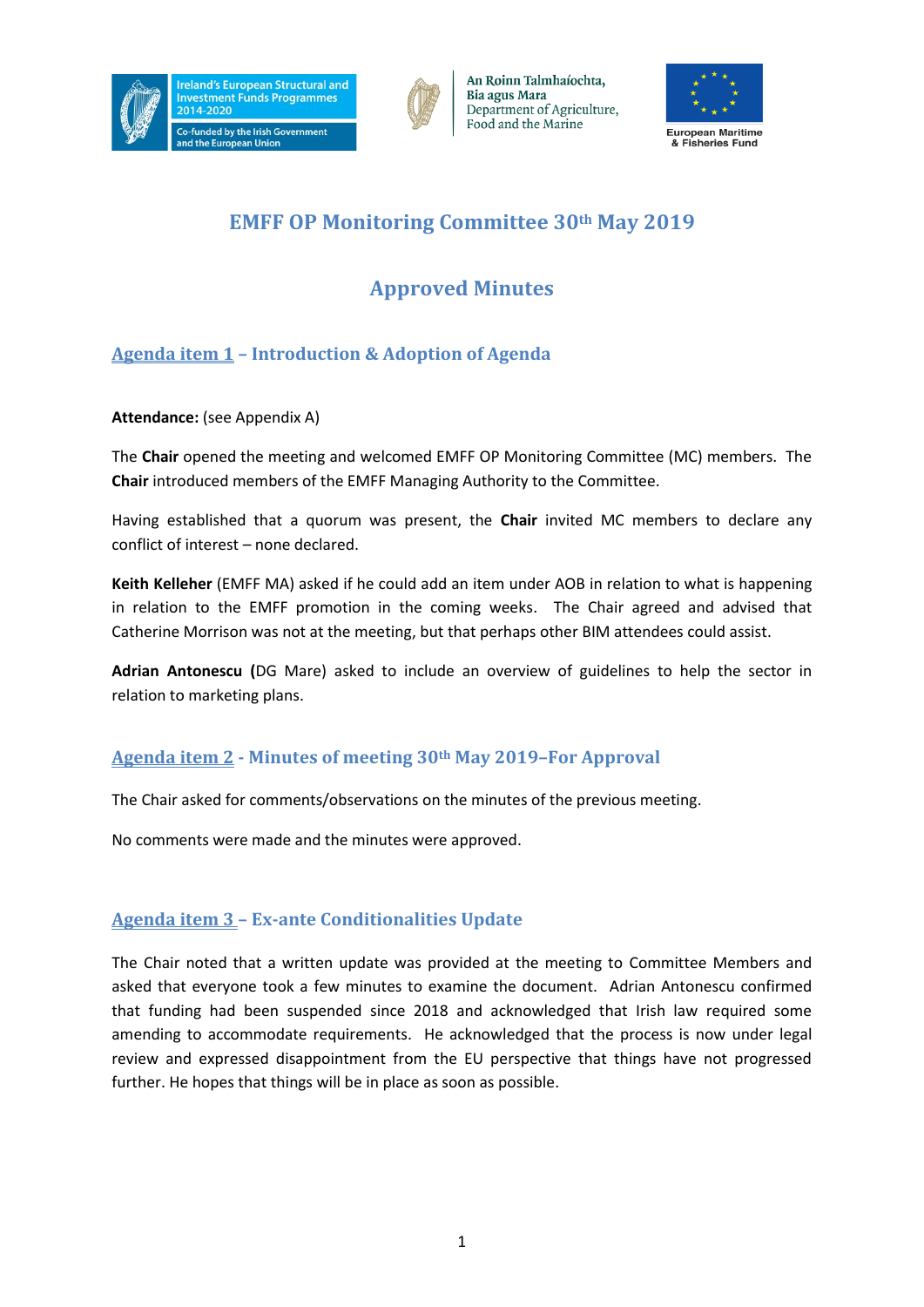## **Agenda item 4 - Scheme Amendment Proposals – For Approval**

The **Chair** asked for comments/observations on the proposed amendments to the Implementation Plans for the following Schemes which were made available to the Committee prior to the meeting:

### • **Seafood Processing Innovation Scheme;**

There were no comments on this amendment.

### • **Seafood Skills & Training Measure**;

**Jerry Gallagher** commented that the different levels of support were not satisfactory and that the training should be Springboard eligible. **Tom Scanlon** confirmed that grant subsistence was available and **Damien Clarke** confirmed that the grant available under the scheme was the maximum allowable under the regulations. **Tom Scanlon** said he would speak with **Jerry Gallagher** after the meeting in relation to the grant rates. **Jerry Gallagher** said that there were some Seafood Training projects being done through Carlow IT and a few things needed to be teased out on the projects. He said there could be more on-the-job training for fishermen and this might carry over into Aquaculture schemes. **Paschal Hayes** suggested that any other questions of this nature could be posed to BIM.

### • **Inshore Fisheries Conservation Scheme**;

**Damien Clarke** explained that this amendment was to facilitate simpler approval of smaller projects and to give a wider scope to the schemes. These small projects that are under €50k would not have to go for full project approval board approval but instead they would go through a simplified approval process with BIM. **Adrian Antonescu** asked that this remained an exception rather than the rule and that it must be consistent with sustainable fisheries and operation efficiencies. He asked if there are many projects in excess of €50k. **Ian Lawler** from BIM said that so far there were none.

## **Agenda item 5 – Approval of Annual Implementation Report 2018**

**Adrian Antonescu** spoke to say that the AIR report was submitted very late and that he hoped this would be the last time. He said that the AIR is a very important report particularly at this stage in relation to milestones achieved. This particular report has a bearing on the allocation of the performance reserve and it is important that it is of good quality. He said that there are some inconsistencies in Technical Assistance and in UP3 Control and Enforcement regarding information on implementation of projects (e.g. the new Air Craft should have been included). It should be clearly spelled out if projects are completed or ongoing for a proper assessment of the output indicators. He said there was a good implementation in 2018.

As regards the less positive aspects of the 2018 implementation, the following were mentioned: full commitment of data collection budget at end of 2018; ongoing suspension of EMFF funds for control; low demand for Seafood Capacity Building Scheme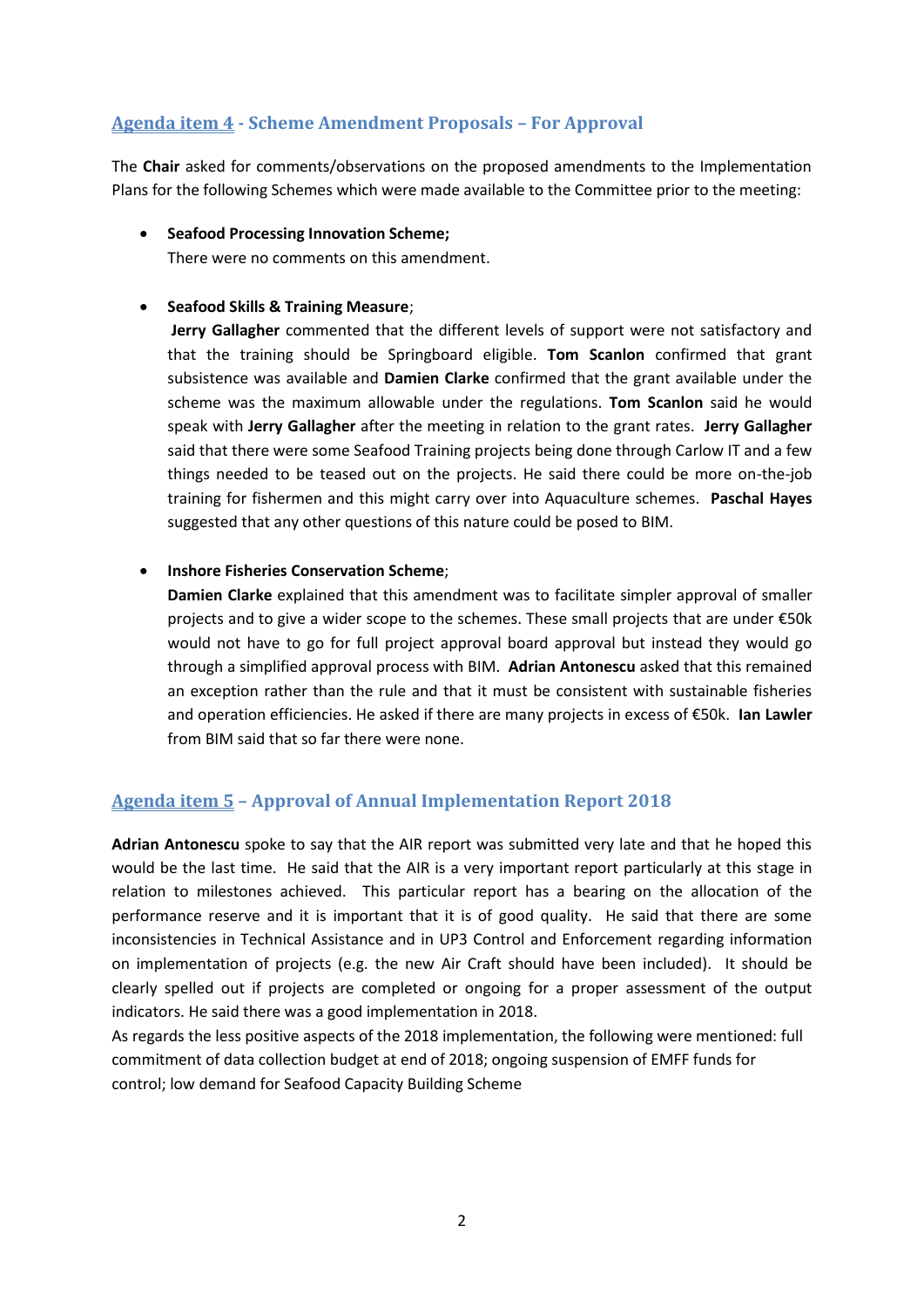### **Presentation of AIR by Keith Kelleher**

### **Discussion following presentation**

**Sean O'Donoghue** thanked Keith for the presentation and asked if the €5m Control & Enforcement had been spent. He wondered what the Control Compliance was spent on. Connor O'Shea SFPA said that a new website had been created and there was a programme of regional breakfast workshops and this had cost €1.5m.

On the issue of maximum grants to stakeholder organisations under the Seafood Capacity Building Scheme, **Damien Clarke** said that the EMFF Regulation allowed a maximum of 60%.

**Alan Walshe** from Environmental Pillar asked what was being done in relation to the recent Government announcement that the country is in a state of Climate Emergency. Is there anything to be done by the EMFF in relation to carbon footprint mitigation? **Damien Clarke** said that we share Alan's concerns on the issue and that the next programme would place an increased emphasis on Climate Action measures.

**Jerry Gallagher** commented in relation to the FLAG projects. (He said that Kevin Flanagan sent his apologies that he couldn't attend). The FLAGs are running well but could be better. At the recent FARNET event in Bantry it could be seen that Ireland had one of the best programmes but could take lessons from some countries. He said that the 7 FLAG boards were frustrated with the delay in BIM issuing scheme approvals for 2019 and suggested the delay was to hold off until just before the European Elections in May. **Paschal Hayes** said the delay and the election were unconnected and that one FLAG board had been lagging behind. He reminded Jerry Gallagher that the National Network Meeting is on the  $12<sup>th</sup>$  of June and he can bring up his points that day.

**Mike Walker** asked if the Landing Obligation Training has exceeded or met expectations. **Ian Lawler** said that the breakfast meetings and workshops have been getting the info to participants in a friendly way.

**David Brennan** asked if the Aquaculture license money had been spent or if there were funds still available. **Paschal Hayes** said that the remaining funds were unlikely to be spent.

A discussion into the funds for Data Collection began with **Paschal Hayes** explaining that the funds had been exhausted. **Sean O'Donoghue KFO** asked why the Data Collection projections were less than the actual spend. He asked where the increase was and if there could be a re-allocation of funds from another scheme in 2020. He said that Data Collection is vital to the industry. He said if anything there is a requirement for an increase for genetic testing. **Paschal Hayes** explained that the Data Collection funds are ring fenced and that any extra spend would have to be funded by the exchequer. **Leonie O'Dowd MI** explained that the projection versus spend has not changed. €32m was allocated from the EU at the beginning of the programme with the remaining €8m coming from the exchequer. The MI has always maximised the drawdown from the EU and now will draw from the exchequer funds.

**Patrick Murphy ISWFO** said that funding to protect bio sensitive areas had already been reallocated. **Paschal Hayes** confirmed that funds could not be reallocated unless they were from Control and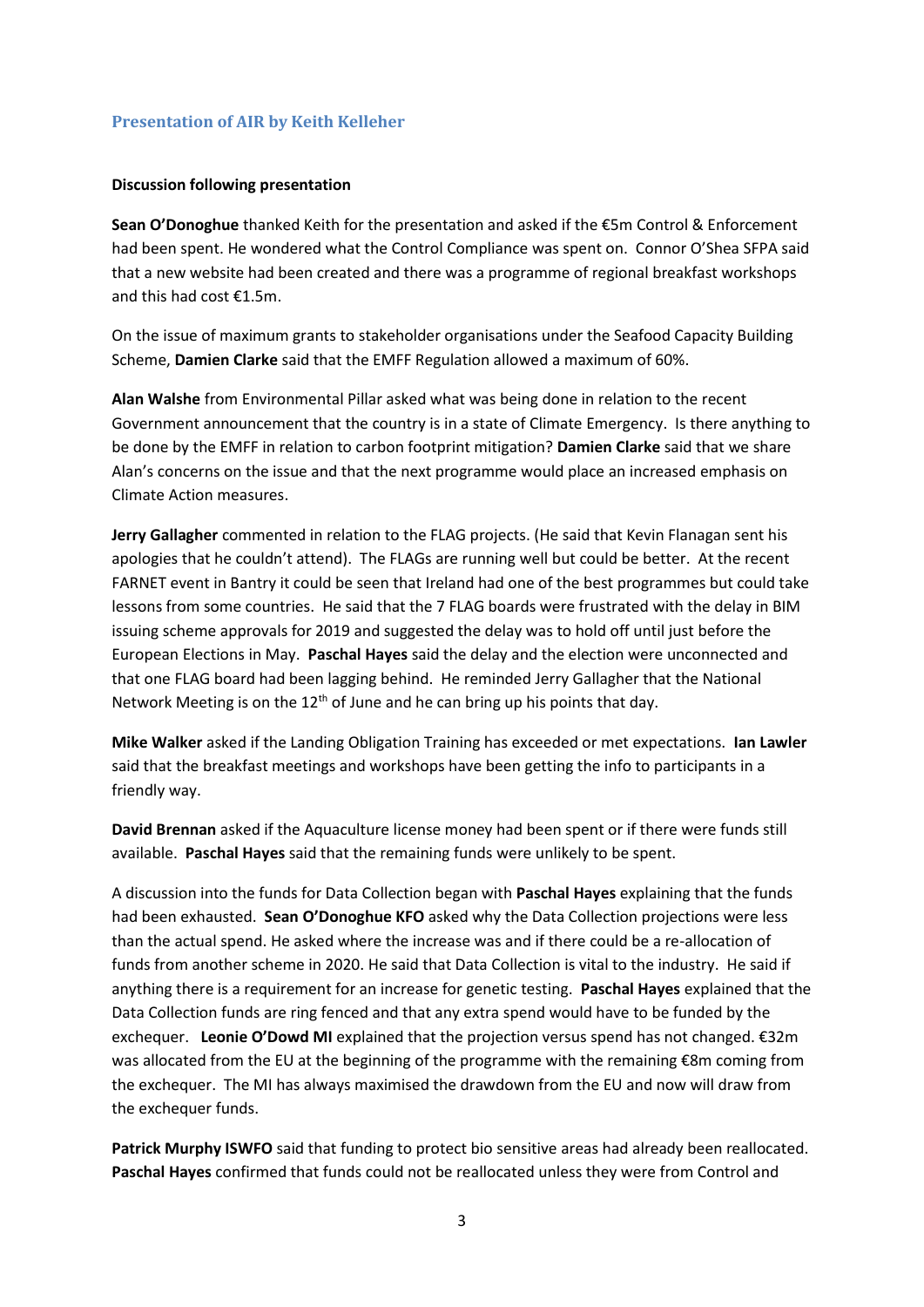Enforcement. **Jerry Gallagher** asked if Data Collection could come under the Aquaculture heading and **Paschal Hayes** reiterated that when the EMFF budget has been exhausted then the exchequer must pick up the tab and this is how it was at the outset.

Following the discussion the AIR was approved by the committee without objection.

## **Agenda item 6 - In-depth Look at Schemes**

**Terence O'Carroll BIM** gave a presentation on the Knowledge Gateway Scheme

**Patrick Murphy** asked if there would be money for sea weed cultivation. He spoke about the difficulty marketing the products after production. He said there is a lot of work to be done in this area. He said there are difficulties in relation to the short 6 week window where seaweed needs to be dried properly and investment may not be viable for just 6 weeks of the year. He said there is potential there for a strong product.

**Jerry Gallagher** suggested that the entire multi-trophic aquaculture system should be looked at as a whole. **Terence O'Carroll** said that UCC are currently doing work in this area tracing nutrients and these are 2 year projects.

**Paschal Hayes** suggested that if anyone would like to do a deep dive into the area they could give a presentation at the next committee meeting.

## **Agenda item 7- EMFF 2021-27 Programme Preparation**

Damien Clarke gave a presentation on the Planned Approach to Programme preparation.

The meeting broke out into 3 groups to discuss SWOT analyses of aquaculture, fisheries and Processing/Marketing. The groups were facilitated by Catherine Morrison (aquaculture), Ian Lawler (fisheries) and Tom Scanlon (processing and marketing).

The Committee returned to plenary and the facilitators presented the conclusions of the break-out groups on the SWOTs. These are reproduced in the appendix.

Following the debriefing on aquaculture, **Chair Paschal Hayes** opened the discussion to the floor for any comments. **Patrick Murphy** said that it is a pity when constructing premises that the grant will not allow the use of own labour but labour must be hired.

Following the debriefing on processing and marketing, **Chair Paschal Hayes** said that there is a good opportunity for new market access with Bord Bia and Embassies organising trade missions. The take up has been too low and no-one is applying to go.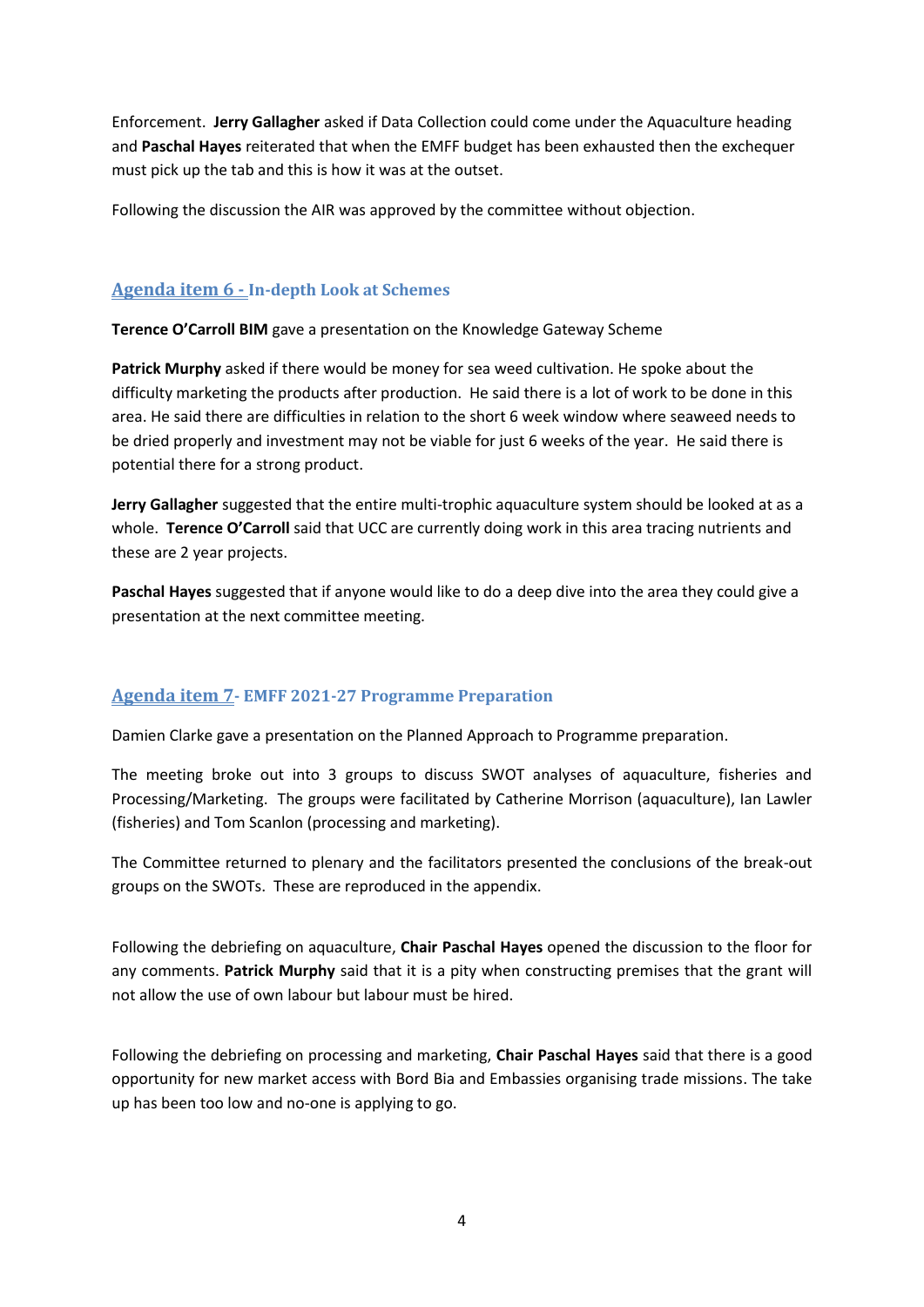Following the debriefing on fisheries, **Chair Paschal Hayes** opened the discussion to the floor for any comments. **Jerry Gallagher** said that aquaculture could fill the fisheries gap. He said that the EMFF should support the production of sustainable seafood and never commercial stock.

**Francis O'Donnell** asked that the EMFF doesn't ring fence budgets in so that funds cannot be moved around. Could the next EMFF facilitate fund movement?

Adrian Antonescu said that the COM EMFF post-2020 proposal was adopted in June 2018. This is a co-decision procedure. Parliament has its first reading on 4 April, new Parliament as of 1 July to endorse or re-open. General approach is to be adopted on 18 June by the EU Council. Then, the following step to start in autumn: inter-institutional negotiations (trilogies). The goal is to have the new programme completed as soon as possible / middle of 2020.

Paschal Hayes advised that the 3 BIM representatives would provide feedback from today's discussion that would be circulated to all committee members.

## **Agenda item 8 – AOB**

**Keith Kelleher (EMFFMA)** spoke about some promotional events that the EMFF Managing Authority are participating in this year including the Skipper Expo in Galway in March and the forthcoming Sea Fest and Harnessing Our Ocean Wealth taking place in Cork.

Keith advised of an event taking place in 2020 for European Maritime Day and asked any groups to send him on ideas for participation.

**Adrian Antonescu (DG MARE)** explained that the Commission wants to push the promotion of the Production and Marketing Plans under the EMFF Programmes. He advised that the Marketing Advisory Council is willing to help the sector devise the PO's production and marketing plans. He will circulate a link to further information.

There were no further comments or contributions so the Chair thanked the attendees and the meeting was concluded.

## **END**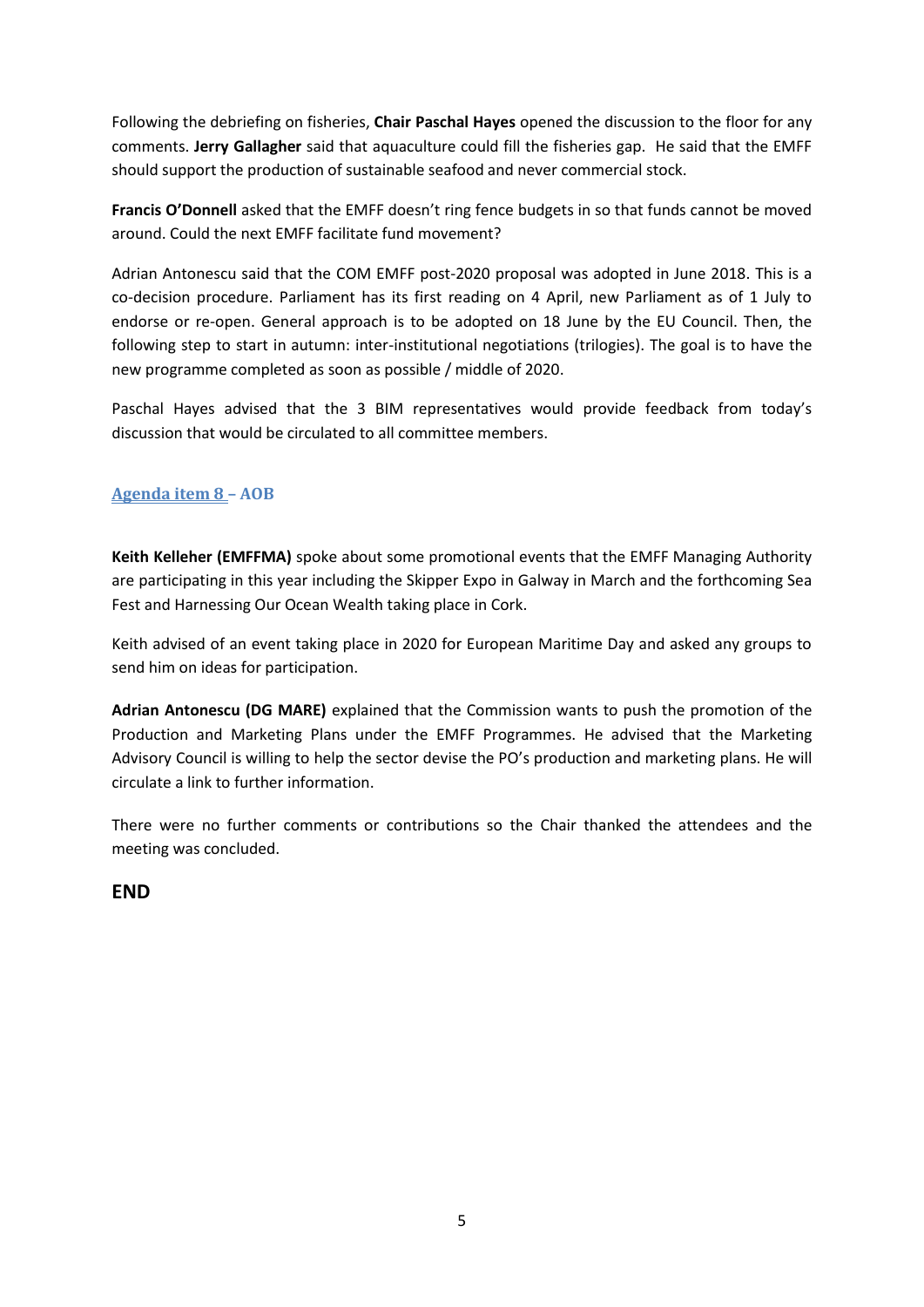## **Appendix A**

### **Attendees**

| <b>Name</b>            | Organisation                         |
|------------------------|--------------------------------------|
| Antonescu, Adrian      | <b>DG MARE</b>                       |
| Brennan, David         | <b>Marine Harvest</b>                |
| Carey, Mary            | <b>DAFM</b>                          |
| Clarke, Damien         | <b>DAFM</b>                          |
| Coppinger, Declan      | <b>Bord Bia</b>                      |
| Gallagher, Jerry       | North West Shellfish                 |
| Gibbons, Cillian       | <b>DAFM</b>                          |
| Guckian, Barry         | Northern & Western Regional Assembly |
| Hall, Mary             | <b>DAFM</b>                          |
| Hayes, Paschal         | <b>DAFM</b>                          |
| Hennessy, Breda        | <b>DAFM</b>                          |
| Kelleher, Keith        | <b>DAFM</b>                          |
| Lawler, Dr Ian         | <b>BIM</b>                           |
| Lyons, David           | Culture, Heritage & Gaeltacht        |
| MacIntyre, Trudy       | <b>NIFF</b>                          |
| McCarthy, Aine         | <b>SFPA</b>                          |
| McKendry, Felix        | Enterprise Ireland                   |
| McDonagh, Noel         | <b>FLAG Rep</b>                      |
| Morrissey, Teresa      | IFA Aquaculture                      |
| Morrisson, Catherine   | <b>BIM</b>                           |
| Murphy, Patrick        | Irish South & West                   |
| Caitriona Nic Aonghusa | Marine Institute                     |
| Ní Einniu, Máire       | Udaras                               |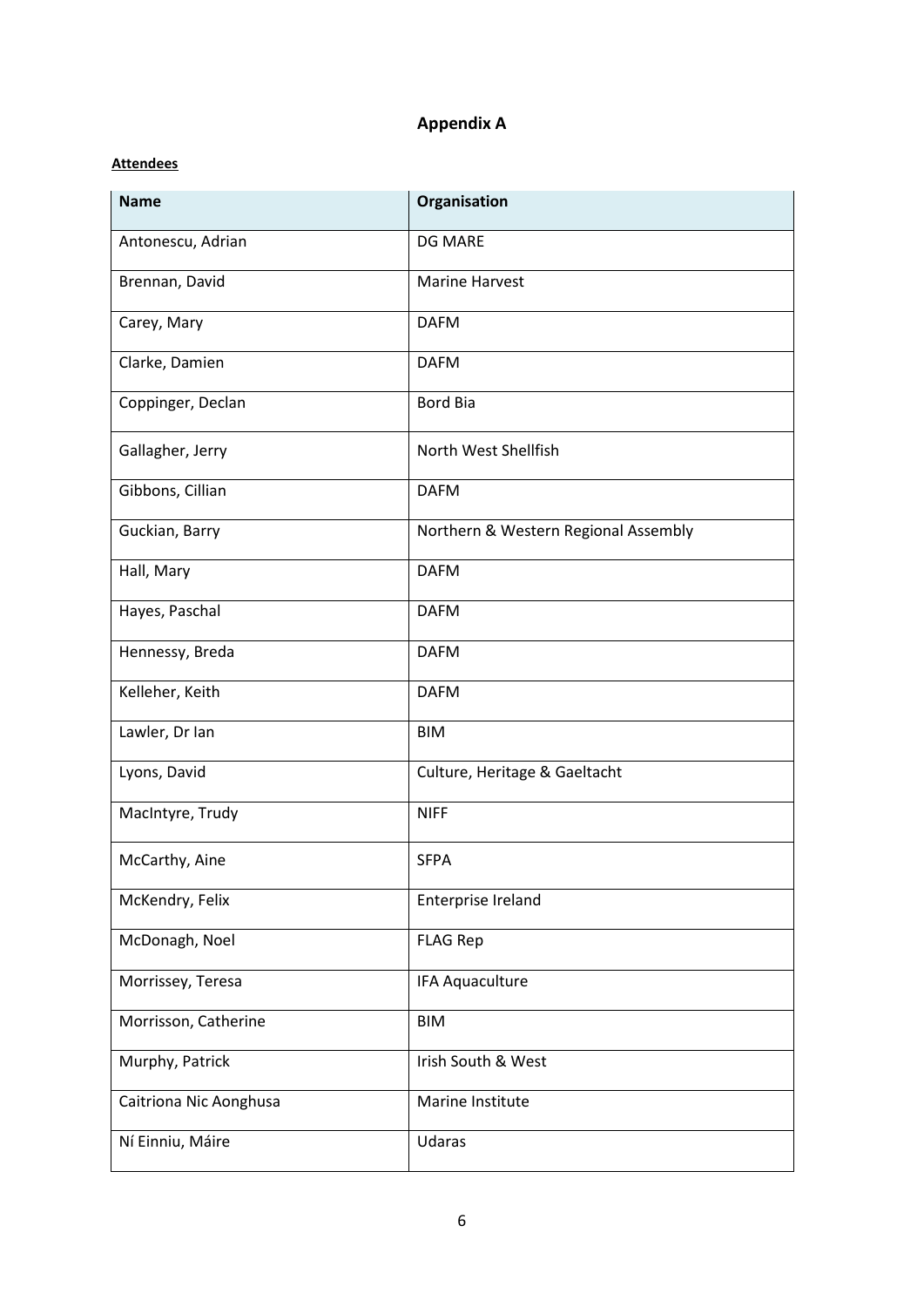| <b>Name</b>            | Organisation                         |
|------------------------|--------------------------------------|
| O'Carroll, Dr Terrence | <b>BIM</b>                           |
| O'Dowd, Leonie         | Marine Institute                     |
| O'Shea, Conor          | <b>SFPA</b>                          |
| Power, Maureen         | <b>DAFM</b>                          |
| Ryan, Olga             | <b>DAFM</b>                          |
| Scanlon, Tom           | <b>BIM</b>                           |
| Stanley, Margaret      | Dept. of Defence                     |
| Tobin, Carmel          | <b>DAFM</b>                          |
| Washe, Alan            | <b>Environmental Pillar</b>          |
| Weir, Ross             | Department of Pub Exp. & Reform      |
| Murphy, Ann            | <b>DAFM</b>                          |
| Conway, Jim            | Eastern & Midlands Regional Assembly |
| O'Donoghue, Sean       | Killybegs Fishermen KFO              |
| O'Donnell, Francis     | <b>IFPO</b>                          |
| Walker, Mike           | <b>Environmental Pillar</b>          |
|                        |                                      |

## **Apologies**

| <b>Name</b>       | Organisation                                |
|-------------------|---------------------------------------------|
| Dubsky, Karin     | Environmental Pillar                        |
| Kampl, Alenka     | <b>DG MARE</b>                              |
| Boyle, Hugo       | Irish South & East Fish Producer's Org      |
| Kelly, David      | Southern Regional Assembly                  |
| Hogan, Enda       | Southern Regional Assembly                  |
| Kelly, Paul       | <b>IBEC</b>                                 |
| Harrington, Roger | Department of Environment, Comm & Local Gov |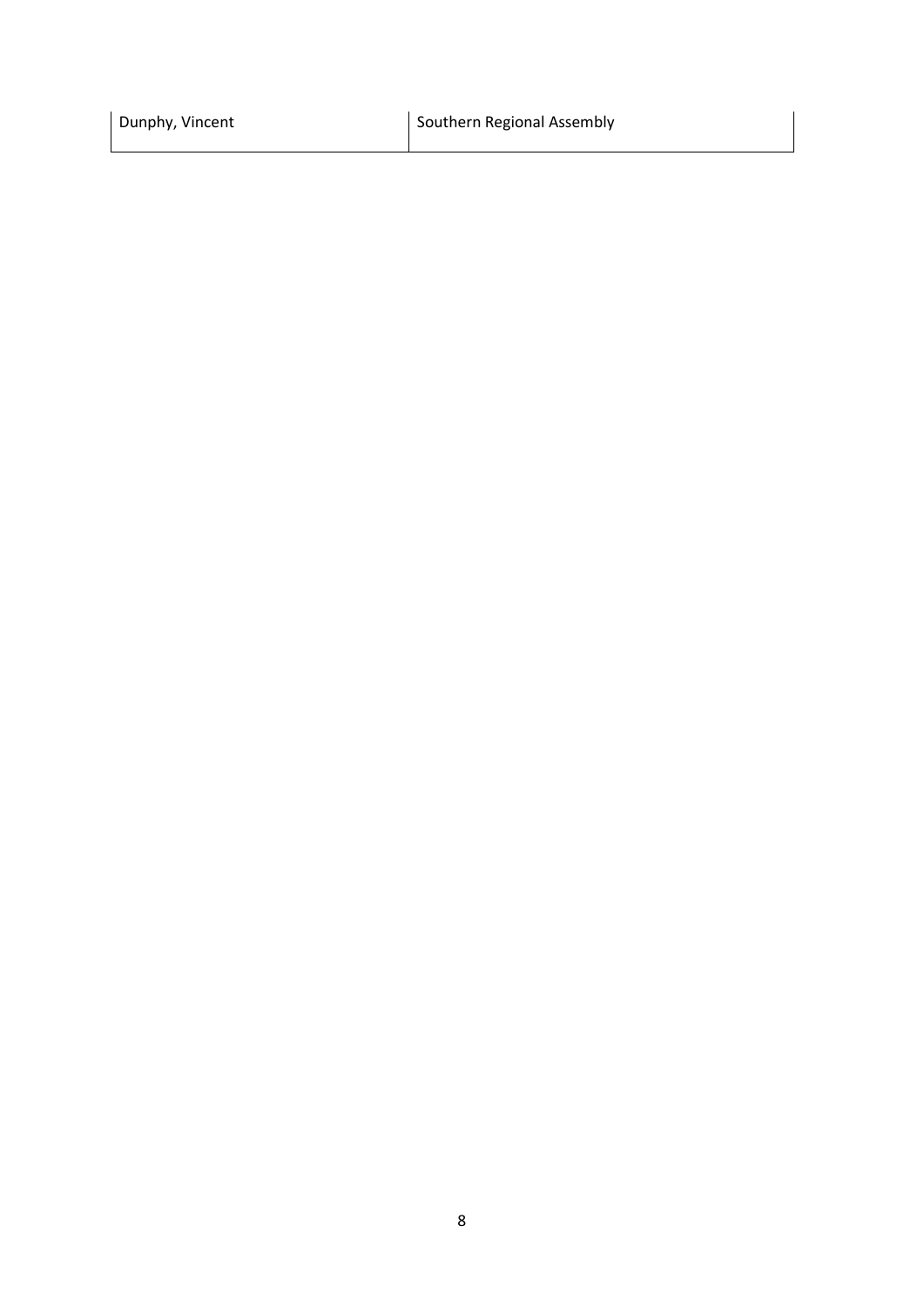### **Appendix B**

### **Break-out Groups conclusions on SWOT Analyses**

### **Aquaculture – Catherine Morrison BIM**

### **Strengths**

- Environmental Sustainability
- Carbon Efficiency ahead of beef farming
- Market demand for healthy sustainable products
- Research capability
- Mature Sector

### Weaknesses

- Poor succession planning
- High risk sector for new entrants
- Environmental concerns increased storms & ocean acidification
- Lack of diversification
- Logistics regarding a land bridge to the UK
- Poor access to seed/juveniles
- Long lead times from new species technical trials to commercial viability

### **Opportunities**

- To improve public perception
- New sites to be developed
- Research base potential
- Under explored domestic market
- Poor agricultural land on shoreline can be re purposed
- Brexit may provide opportunities in new markets

### **Threats**

- Brexit
- Disease
- Climate Change & Pollution
- Invasive species
- Poor public perception

Emerging needs and priorities

- Capital Investment
- Research
- Structural Investment
- Seed Supply
- Schemes and Apprenticeships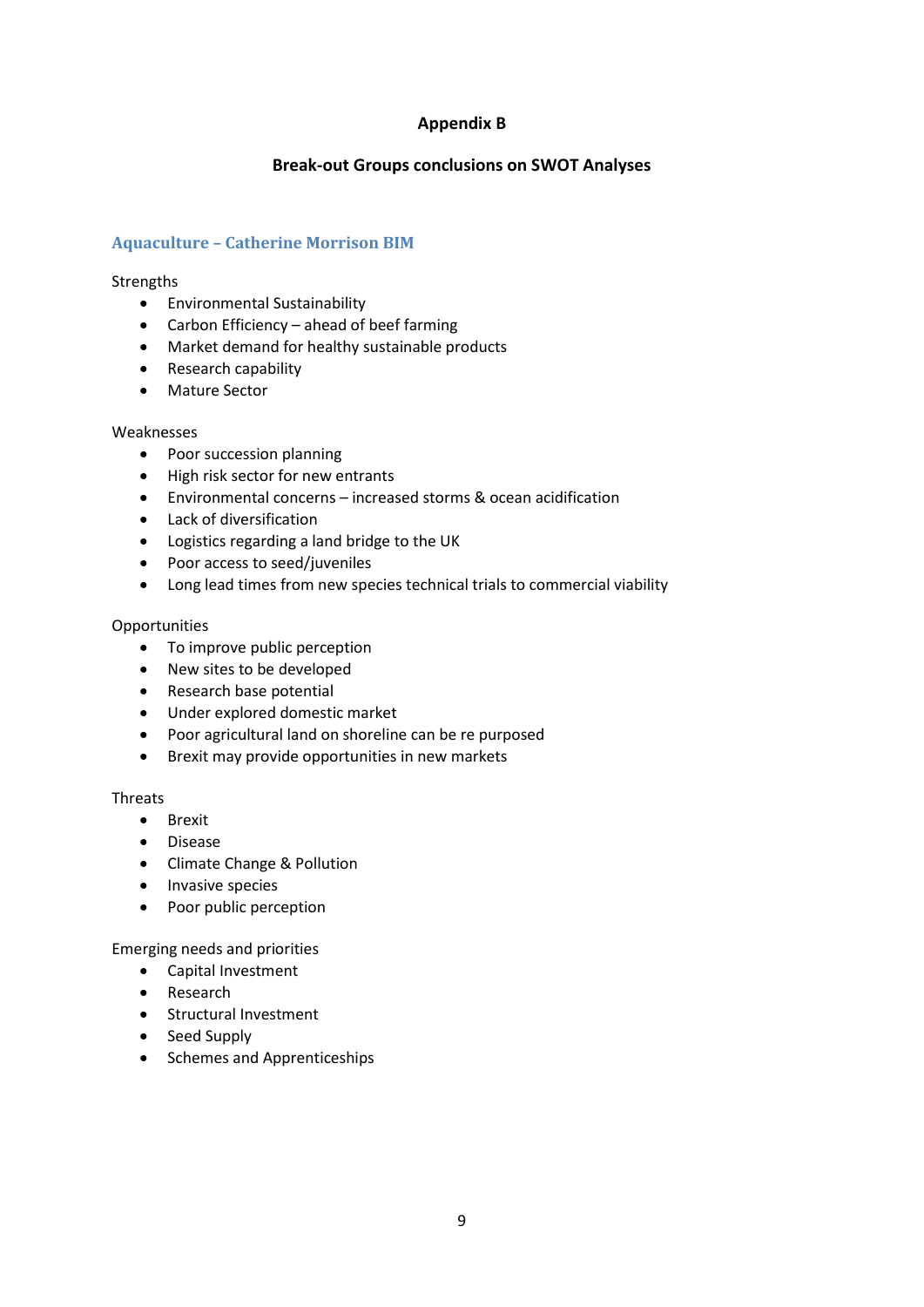### • **Processing – Tom Scanlon BIM**

### **Strengths**

- Brand Reputation
- Brexit
- Organic/ Natural Product to market

### Weaknesses

- Discrepancy Seafood Company versus others regarding de minimis aid
- Poor access to the raw materials
- Brexit
- Previous weaknesses still relevant

### **Opportunities**

- Brexit (?)
- Use and analysis of data should be co-ordinated
- Bio-degradable packaging
- Health benefits
- There is a growing market in there is an increase in the availability of raw materials

### Threats

- Brexit
- Climate Change
- Plastic

Emerging needs and priorities

- Brexit
- Environmental Concerns re carbon footprint of food and use of plastic
- Technology
- Support
- Route to Market (Carbon Footprint again)

### • **Fisheries – Ian Lawler**

#### Strengths

•

### Weaknesses

- Aging Fleet
- Proximity to raw materials
- Brexit
- Data Collection resources depleted
- Lack of scale
- Slow rate of progress
- Little upfront funding

### **Opportunities**

• Financial Instruments